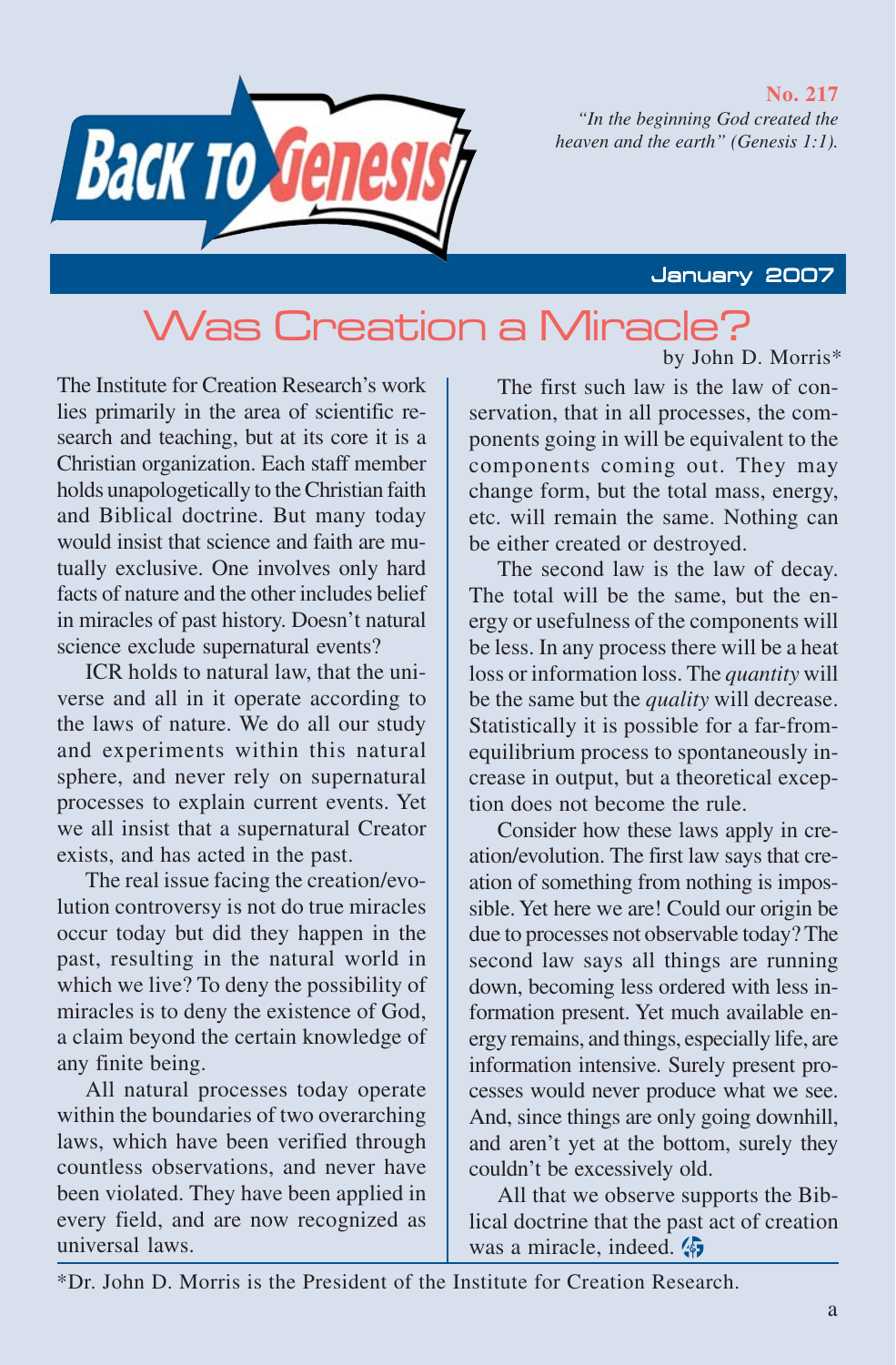## DNA: A Stew–pendous Creation

#### by Frank Sherwin, M.A.\*

Often those who prefer non-Darwinian explanations for the origin of the species are accused of being unscientific. One may *believe* in creation (or intelligent design), evolutionists maintain, but there certainly isn't any evidence for it. Ironically, it is research by the scientific community that begs to differ, revealing stunning and sophisticated features of the living world:

> DNA's simple and elegant structure—the "twisted ladder," with sugar-phosphate chains making up the "rails" and oxygen- and nitrogencontaining chemical "rungs" tenuously uniting the two halves—seems to be the work of an accomplished sculptor.

> Yet the graceful, sinuous profile of the DNA double helix is the result of random chemical reactions in a simmering, primordial stew. Just how nature arrived at this molecule and its sister molecule, RNA, remains one of the greatest—and potentially unsolvable—scientific mysteries.<sup>1</sup>

There are a number of points of note in this remarkable quote. The most obvious is that judging simply by what the secular scientist can see (Romans 1:20), DNA has all the earmarks of a Sculptor who is gifted, skilled, and clever. But then notice they deny what is "clearly seen" choosing to attribute the "graceful, sinuous profile" of DNA to "a simmering, primordial stew." In 1952 a graduate student in Chicago attempted to emulate prebiotic conditions on a young Earth "billions of years ago." But organic life and DNA were never "created."2 What biochemists cannot do given almost unlimited funding, time, and con-

tact with the brightest and best scientific minds in the world—a "simmering, primordial stew" can do! There have been other simulation experiments, but no one has been able to make "the sugar molecules dioxy-ribose [*sic*] and ribose necessary to build DNA and RNA molecules."3

"Random chemical reactions" are not what any biochemist would bet on when making something as detailed as DNA, even in the fullness of time. Recent discoveries have added even more woes to the primordial stew hypothesis.4

If the origin of DNA/RNA continues to remain "one of the greatest—and potentially unsolvable—scientific mysteries" then the door is wide open to a supernatural explanation. Questing, unbiased scientists should be free to go down that path. Darwinists are hoping that some day a purely chemical explanation for the origin of the complex DNA molecule will miraculously appear, but that day will never come.

- 1. *Physorg.com.* 2006. Uncovering DNA's "sweet" secret. October 3, 2006. http:// www.physorg.com/news79110174.html.
- 2. Meyer, S. Spring 1996. The origin of life, *The Intercollegiate Review* 31:26.
- 3. Ibid.
- 4. Kerr, R. A. October 6, 2006. Has lazy mixing spoiled the primordial stew? *Science* 6 314:36–37.



\*Frank Sherwin is a zoologist and seminar speaker for ICR.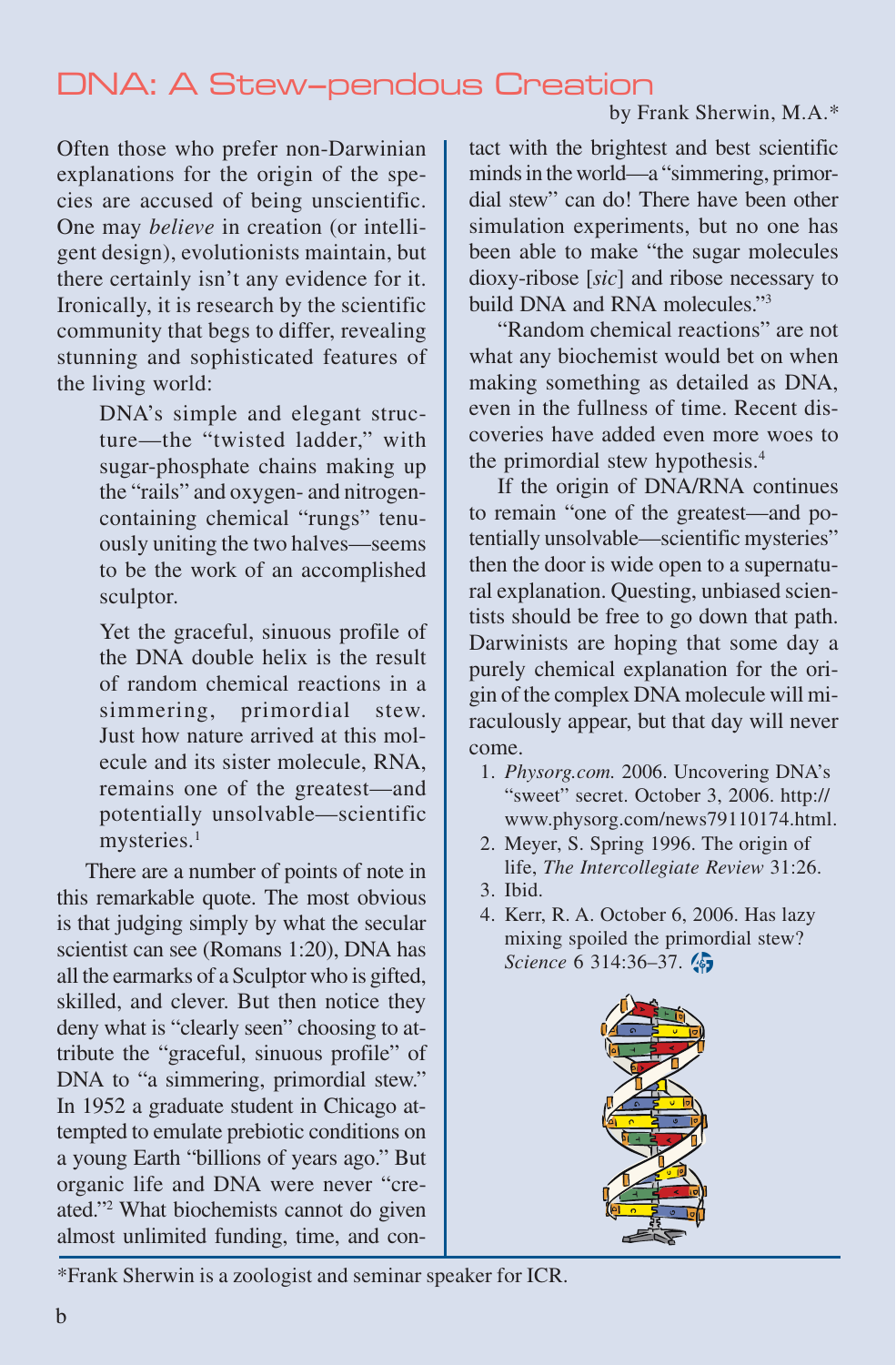## Fossil Political Correctness in the Sixteenth Century

The history of thinking about fossils is a study in worldviews. Conrad Gesner of Zurich (1516–1565) is considered by some the greatest naturalist of his century. His book, *On Fossil Objects*, in many ways reflects his Protestant upbringing. The fact that he lost his father in armed combat between Catholics and Protestants in 1531 reminds us that this was a time when it was *costly* to believe. Gesner's close friend growing up was none other than Heinrich Bullinger, one of the most influential Christian figures of his century. Gesner's interest in science led him to universities at a time when Renaissance humanism was the dominant worldview. In his work on fossils, his Protestant upbringing shines through in some interesting ways.

First, Gesner placed great emphasis on first-hand observation which can be seen in his detailed woodcut illustrations of fossils. In this, he broke with the Renaissance tradition of science, placing the opinions of the "Ancients" (Aristotle, etc.) above that of observation. Gesner reversed this. At the time, it was not at all obvious that marinelooking fossils found in stone far from the sea were the remains of once living organisms. Neoplatonism held that the funny fossil shapes were controlled by mysterious astral influences, and Aristotelianism attributed marine-looking fossils to the transport of "seeds" of ocean-dwelling organisms that got carried inland and grew in place after lodging in the cracks. Gesner made no effort to challenge these teachings, but in comparing side-by-side quality woodcut illustrations of living marine organisms with marine-looking fossils,

he helped to move thinking toward an organic interpretation of fossils. Firsthand observation is an essential step in "taking dominion over nature" that is mandated in Scripture, and Gesner seemed to manifest this.

Second, Gesner took a peculiar delight in the study of nature. When he considered the minerals and gems which were at that time considered in the category of "fossils," he was transfixed by the thought that these were earthly reminders of the jeweled City of Jerusalem. An accomplished physician, he delighted in hiking the Swiss Alps where he sought to catalog botanicals for their potential medicinal use. It was considered odd at this time to "enjoy" nature, but Gesner is hailed by some today as the father of recreational hiking! Despite nature's fallen condition, he was able to "see" the invisible things of God and His attributes (Romans 1:20). The level of delight Gesner took in nature cannot be credited to his Neoplatonic or Aristotelian training. It is as if he saw all of nature as a divine revelation.

The considered wisdom of "the Ancients," that fossils grew in place, was ultimately an article of pagan philosophy. Gesner, and others who followed, helped to change the thinking process. Early church fathers like Tertullian actually had it right; they understood an organic origin for fossils. For them, to get the remains of marine creatures high on the hills required an unusual agency—it obviously took a global Flood! Although long forgotten, and requiring thinking big about earth history, this teaching of a global Flood would return in the seventeenth century and play a key role in returning science to a solid foundation.

\*William A. Hoesch, M.S. geology, is Research Assistant in Geology.

### by William A. Hoesch, M.S.\*